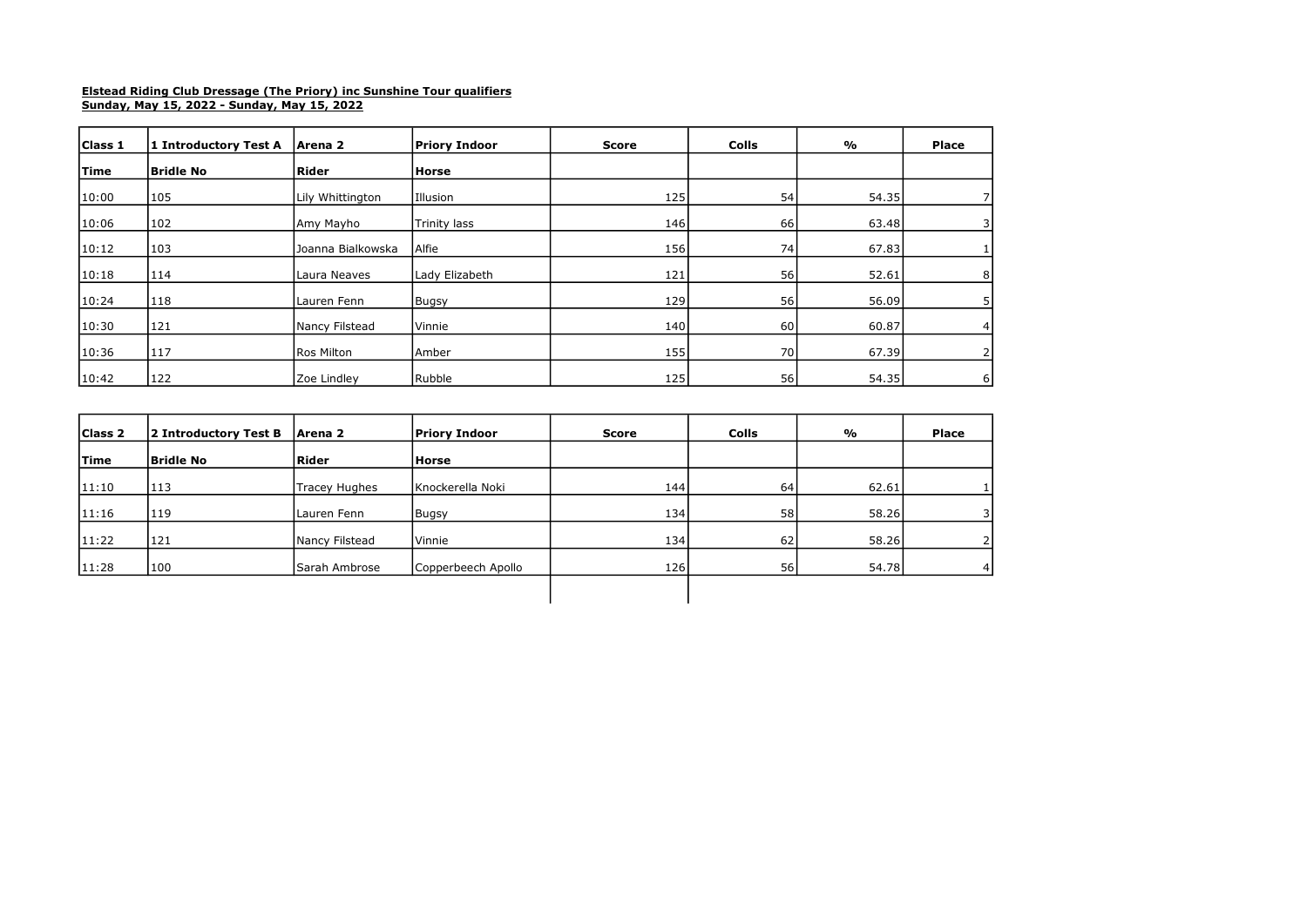| Class 3     | <b>3 Preliminary Test 2</b>     | Arena <sub>2</sub>   | <b>Priory Indoor</b> | <b>Score</b> | <b>Colls</b> | %     | <b>Place</b>   |
|-------------|---------------------------------|----------------------|----------------------|--------------|--------------|-------|----------------|
| Time        | <b>Bridle No</b>                | Rider                | Horse                |              |              |       |                |
| 11:50       | 113                             | <b>Tracey Hughes</b> | Knockerella Noki     | 164          | 60           | 56.55 | 8              |
| 11:57       | 117                             | Ros Milton           | Amber                | 178          | 66           | 61.38 | 6              |
| 12:04       | 123                             | Samuel Lindley       | Bonnie               | 171          | 62           | 58.97 | 7              |
| 12:11       | 112                             | Barbara Barnard      | ELETRKA LN           | 184          | 66           | 63.45 | 3              |
| 12:18       | 101                             | Georgie Ambrose      | Copperbeech Apollo   | 183          | 68           | 63.1  | 4              |
| 12:25       | 104                             | Steph Gray           | Miss wolverine       | 155          | 56           | 53.45 |                |
| 12:32       | 109                             | Teagan Pink          | Coco                 | 152          | 54           | 52.41 |                |
| 12:39       | 107                             | Emma Kampa           | Percy                | 190          | 70           | 65.52 | 1              |
| 12:46       | 110                             | Kathy Stone          | Davy                 | 163          | 62           | 56.21 |                |
| 12:53       | 115                             | Millie Harrison      | Salmon Alive         | 180          | 66           | 62.07 | 5              |
| 13:00       | 125                             | Charlotte Stapleton  | Sam                  | 189          | 68           | 65.17 | 2              |
|             |                                 |                      |                      |              |              |       |                |
| Class 4     | 4 Preliminary Test 7 (R Arena 2 |                      | <b>Priory Indoor</b> | <b>Score</b> | <b>Colls</b> | %     | <b>Place</b>   |
| <b>Time</b> | <b>Bridle No</b>                | Rider                | Horse                |              |              |       |                |
| 13:20       | 106                             | Jacky Kampa          | Bert                 | 150          | 67           | 68.18 | 2              |
| 13:27       | 101                             | Georgie Ambrose      | Copperbeech Apollo   | 140          | 63           | 63.64 | 4              |
| 13:34       | 104                             | Steph Gray           | Miss wolverine       | 126          | 57           | 57.27 |                |
| 13:41       | 109                             | Teagan Pink          | Coco                 | 127.5        | 58           | 57.95 | 8 <sup>1</sup> |
| 13:48       | 110                             | Kathy Stone          | Davy                 | 126          | 57           | 57.27 |                |
| 13:55       | 107                             | Emma Kampa           | Percy                | 144          | 65           | 65.45 | 3              |
| 14:02       | 115                             | Millie Harrison      | Salmon Alive         | 129          | 59           | 58.64 | $\overline{7}$ |
| 14:09       | 125                             | Charlotte Stapleton  | Sam                  | 135.5        | 61           | 61.59 | 5              |
| 14:16       | 116                             | Sophie Bevins        | Fenmere Island Jack  | 129.5        | 58           | 58.86 | $6 \mid$       |

14:23 124 Pippa Reed Paddy 150 150 69 68.18 1